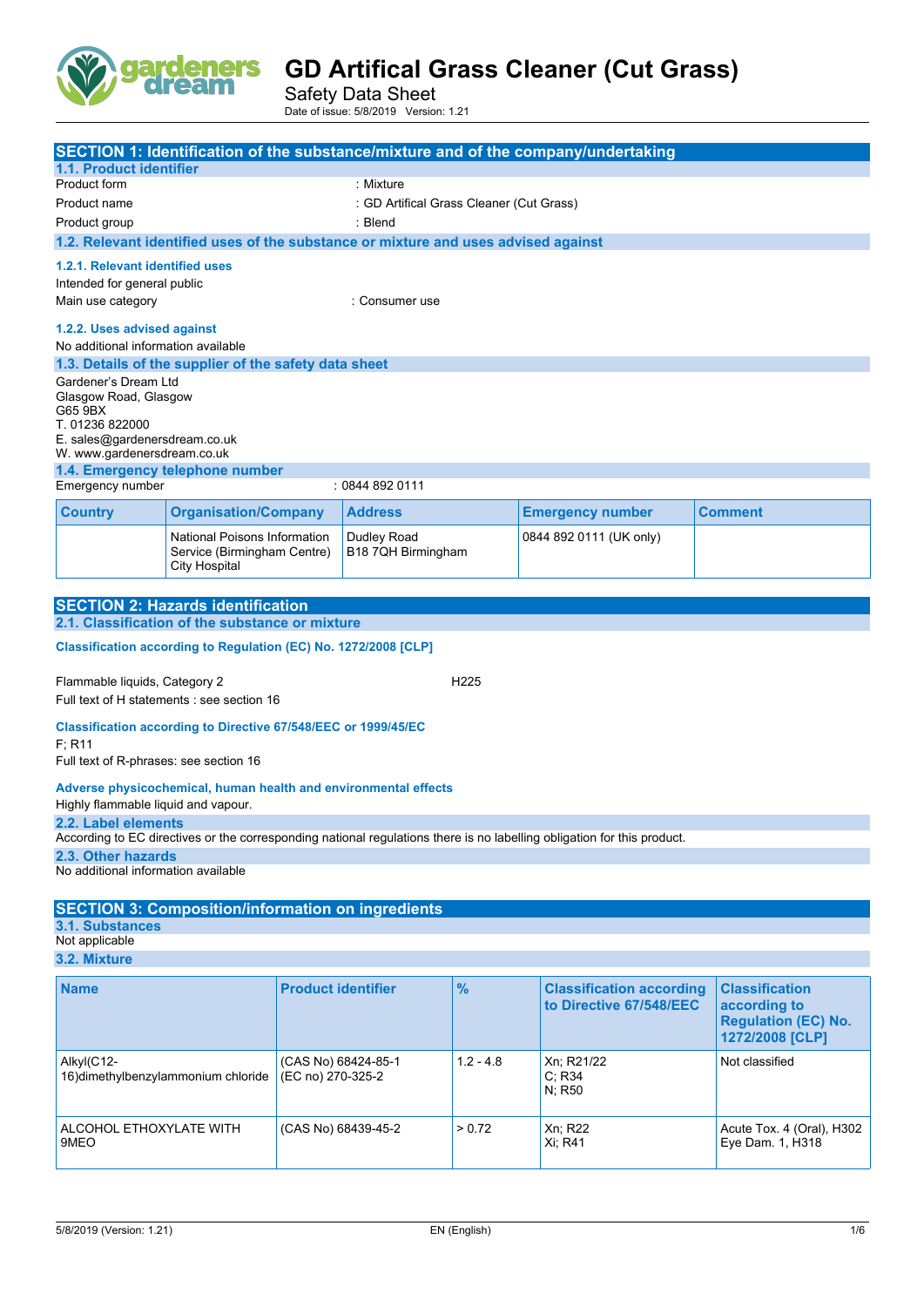Safety Data Sheet

Full text of R- and H-phrases: see section 16

| <b>SECTION 4: First aid measures</b>                                            |                                                                                                                                             |  |  |
|---------------------------------------------------------------------------------|---------------------------------------------------------------------------------------------------------------------------------------------|--|--|
| 4.1. Description of first aid measures                                          |                                                                                                                                             |  |  |
| First-aid measures after inhalation                                             | : Remove person to fresh air and keep comfortable for breathing.                                                                            |  |  |
| First-aid measures after skin contact                                           | : Rinse skin with water/shower. Remove/Take off immediately all contaminated clothing.                                                      |  |  |
| First-aid measures after eye contact                                            | : Rinse eyes with water as a precaution.                                                                                                    |  |  |
| 4.2. Most important symptoms and effects, both acute and delayed                |                                                                                                                                             |  |  |
| No additional information available                                             |                                                                                                                                             |  |  |
| 4.3. Indication of any immediate medical attention and special treatment needed |                                                                                                                                             |  |  |
| Treat symptomatically.                                                          |                                                                                                                                             |  |  |
|                                                                                 |                                                                                                                                             |  |  |
| <b>SECTION 5: Firefighting measures</b>                                         |                                                                                                                                             |  |  |
| 5.1. Extinguishing media                                                        |                                                                                                                                             |  |  |
| Suitable extinguishing media                                                    | : Water spray. Dry powder. Foam. Carbon dioxide.                                                                                            |  |  |
| 5.2. Special hazards arising from the substance or mixture                      |                                                                                                                                             |  |  |
| Fire hazard                                                                     | : Highly flammable liquid and vapour.                                                                                                       |  |  |
| Hazardous decomposition products in case of fire                                | : Toxic fumes may be released.                                                                                                              |  |  |
| <b>5.3. Advice for firefighters</b>                                             |                                                                                                                                             |  |  |
| Protection during firefighting                                                  | : Do not attempt to take action without suitable protective equipment. Self-contained<br>breathing apparatus. Complete protective clothing. |  |  |
|                                                                                 |                                                                                                                                             |  |  |
| <b>SECTION 6: Accidental release measures</b>                                   |                                                                                                                                             |  |  |
| 6.1. Personal precautions, protective equipment and emergency procedures        |                                                                                                                                             |  |  |

| 6.1.1. For non-emergency personnel                        |                                                                                                                                                                |  |  |
|-----------------------------------------------------------|----------------------------------------------------------------------------------------------------------------------------------------------------------------|--|--|
| Emergency procedures                                      | : Ventilate spillage area. No open flames, no sparks, and no smoking.                                                                                          |  |  |
| 6.1.2. For emergency responders                           |                                                                                                                                                                |  |  |
| Protective equipment                                      | : Do not attempt to take action without suitable protective equipment. For further information<br>refer to section 8. "Exposure controls/personal protection". |  |  |
| <b>6.2. Environmental precautions</b>                     |                                                                                                                                                                |  |  |
| Avoid release to the environment.                         |                                                                                                                                                                |  |  |
| 6.3. Methods and material for containment and cleaning up |                                                                                                                                                                |  |  |
| Methods for cleaning up                                   | : Take up liquid spill into absorbent material. Notify authorities if product enters sewers or<br>public waters.                                               |  |  |
| Other information                                         | : Dispose of materials or solid residues at an authorized site.                                                                                                |  |  |
| 6.4. Reference to other sections                          |                                                                                                                                                                |  |  |
| For further information refer to section 13.              |                                                                                                                                                                |  |  |

| <b>SECTION 7: Handling and storage</b>                            |                                                                                                                                                                                                                                                                                                                                                                                                                   |  |
|-------------------------------------------------------------------|-------------------------------------------------------------------------------------------------------------------------------------------------------------------------------------------------------------------------------------------------------------------------------------------------------------------------------------------------------------------------------------------------------------------|--|
| 7.1. Precautions for safe handling                                |                                                                                                                                                                                                                                                                                                                                                                                                                   |  |
| Precautions for safe handling                                     | : Ensure good ventilation of the work station. Keep away from heat, hot surfaces, sparks,<br>open flames and other ignition sources. No smoking. Ground/bond container and receiving<br>equipment. Use only non-sparking tools. Take precautionary measures against static<br>discharge. Flammable vapours may accumulate in the container. Use explosion-proof<br>equipment. Wear personal protective equipment. |  |
| Hygiene measures                                                  | : Do not eat, drink or smoke when using this product. Always wash hands after handling the<br>product.                                                                                                                                                                                                                                                                                                            |  |
| 7.2. Conditions for safe storage, including any incompatibilities |                                                                                                                                                                                                                                                                                                                                                                                                                   |  |
| Technical measures                                                | : Ground/bond container and receiving equipment.                                                                                                                                                                                                                                                                                                                                                                  |  |
| Storage conditions                                                | : Store in a well-ventilated place. Keep cool. Keep container tightly closed.                                                                                                                                                                                                                                                                                                                                     |  |
| 7.3. Specific end use(s)                                          |                                                                                                                                                                                                                                                                                                                                                                                                                   |  |

No additional information available

| <b>SECTION 8: Exposure controls/personal protection</b> |                     |                                 |     |
|---------------------------------------------------------|---------------------|---------------------------------|-----|
| 8.1. Control parameters                                 |                     |                                 |     |
| <b>Isopropanol (67-63-0)</b>                            |                     |                                 |     |
| EU                                                      | IOELV TWA $(mq/m3)$ | 999 mg/m <sup>3</sup> (8 hours) |     |
| 5/8/2019 (Version: 1.21)                                | EN (English)        |                                 | 2/6 |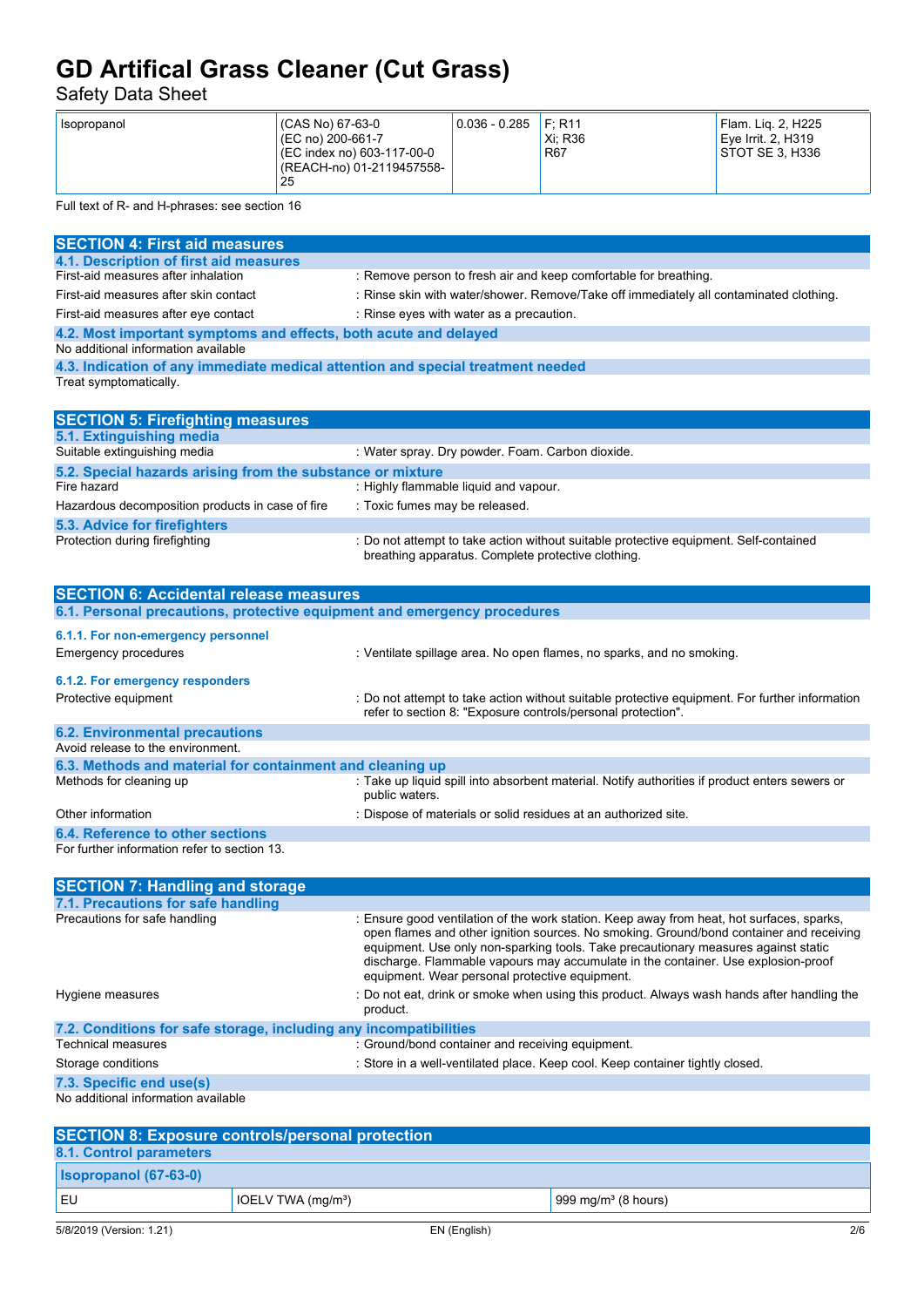Safety Data Sheet

| <b>Isopropanol (67-63-0)</b> |                                         |                                  |  |
|------------------------------|-----------------------------------------|----------------------------------|--|
| EU                           | IOELV TWA (ppm)                         | $400$ ppm (8 hours)              |  |
| EU                           | IOELV STEL (mg/m <sup>3</sup> )         | 1250 mg/m <sup>3</sup> (15 mins) |  |
| EU                           | IOELV STEL (ppm)                        | 500 ppm (15 mins)                |  |
| Germany                      | TRGS 910 Acceptance concentration notes |                                  |  |
| 0.0 Evening controls         |                                         |                                  |  |

### **8.2. Exposure controls**

**Appropriate engineering controls:** Ensure good ventilation of the work station.

| Hand protection:                                                         |
|--------------------------------------------------------------------------|
| Protective gloves                                                        |
| Eye protection:                                                          |
| Safety glasses                                                           |
| Skin and body protection:                                                |
| Wear suitable protective clothing                                        |
| <b>Respiratory protection:</b>                                           |
| In case of insufficient ventilation, wear suitable respiratory equipment |

### **Environmental exposure controls:**

Avoid release to the environment.

| <b>SECTION 9: Physical and chemical properties</b>         |                       |  |
|------------------------------------------------------------|-----------------------|--|
| 9.1. Information on basic physical and chemical properties |                       |  |
| Physical state                                             | : Liquid              |  |
| Appearance                                                 | : Light Green.        |  |
| Colour                                                     | : Light Green.        |  |
| Odour                                                      | : cut grass.          |  |
| Odour threshold                                            | : No data available   |  |
| pH                                                         | $: 5 - 9$             |  |
| Relative evaporation rate (butylacetate=1)                 | : No data available : |  |
| Melting point                                              | Not applicable        |  |
| Freezing point                                             | : No data available : |  |
| Boiling point                                              | 100 °C                |  |
| Flash point                                                | : No data available : |  |
| Self ignition temperature                                  | No data available :   |  |
| Decomposition temperature                                  | No data available :   |  |
| Flammability (solid, gas)                                  | Not applicable        |  |
| Vapour pressure                                            | : No data available : |  |
| Relative vapour density at 20 °C                           | No data available :   |  |
| Relative density                                           | No data available :   |  |
| Density                                                    | $1.01$ g/l            |  |
| Solubility                                                 | : Soluble.            |  |
| Log Pow                                                    | : No data available : |  |
| Viscosity, kinematic                                       | No data available :   |  |
| Viscosity, dynamic                                         | No data available :   |  |
| <b>Explosive properties</b>                                | No data available :   |  |
| Oxidising properties                                       | No data available :   |  |
| <b>Explosive limits</b>                                    | No data available     |  |
| 9.2. Other information                                     |                       |  |
| No additional information available                        |                       |  |

**SECTION 10: Stability and reactivity**

| <b>10.1. Reactivity</b>             |
|-------------------------------------|
| Highly flammable liquid and vapour. |
| <b>10.2. Chemical stability</b>     |
| Stable under normal conditions.     |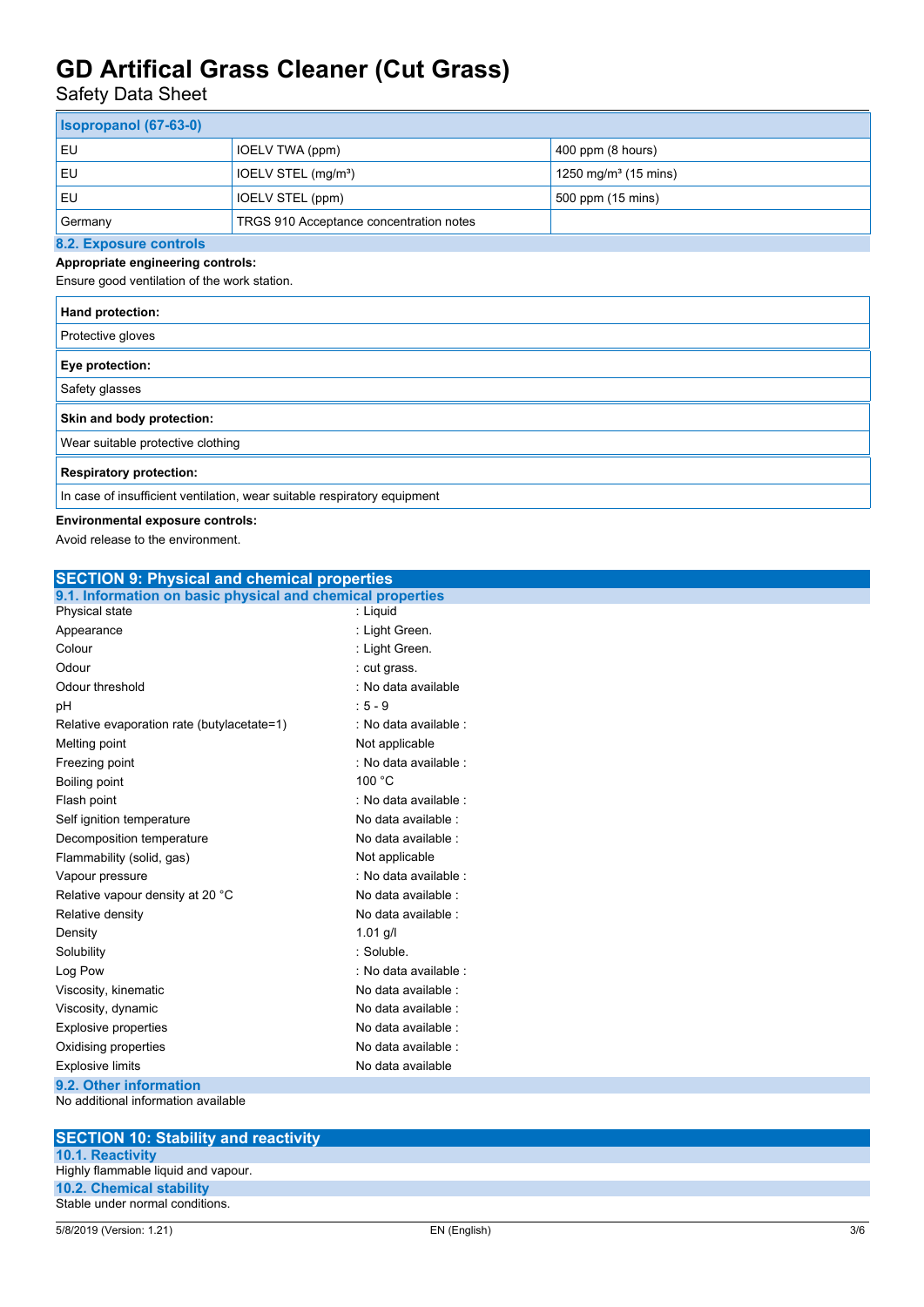### Safety Data Sheet

| 10.3. Possibility of hazardous reactions                                                        |                    |  |
|-------------------------------------------------------------------------------------------------|--------------------|--|
| No dangerous reactions known under normal conditions of use.                                    |                    |  |
| 10.4. Conditions to avoid                                                                       |                    |  |
| Avoid contact with hot surfaces. Heat. No flames, no sparks. Eliminate all sources of ignition. |                    |  |
| 10.5. Incompatible materials                                                                    |                    |  |
| No additional information available                                                             |                    |  |
| 10.6. Hazardous decomposition products                                                          |                    |  |
| No additional information available                                                             |                    |  |
|                                                                                                 |                    |  |
| <b>SECTION 11: Toxicological information</b>                                                    |                    |  |
| 11.1. Information on toxicological effects                                                      |                    |  |
| Acute toxicity (oral)                                                                           | : Not classified   |  |
| Acute toxicity (dermal)                                                                         | : Not classified   |  |
| Acute toxicity (inhalation)                                                                     | : Not classified   |  |
| ALCOHOL ETHOXYLATE WITH 9MEO (68439-45-2)                                                       |                    |  |
| LD50 oral rat                                                                                   | > 200 - 2000 mg/kg |  |

| Isopropanol (67-63-0)                              |                            |
|----------------------------------------------------|----------------------------|
| LD50 oral rat                                      | 4700 mg/kg                 |
| LD50 oral                                          | $\geq$ 2000 mg/kg (rabbit) |
| LC50 inhalation rat (mg/l)                         | 46.5 mg/l/4h               |
| Skin corrosion/irritation                          | : Not classified           |
|                                                    | $pH: 5 - 9$                |
| Serious eye damage/irritation                      | : Not classified           |
|                                                    | $pH: 5 - 9$                |
| Respiratory or skin sensitisation                  | : Not classified           |
| Germ cell mutagenicity                             | : Not classified           |
| Carcinogenicity                                    | : Not classified           |
| Reproductive toxicity                              | : Not classified           |
| Specific target organ toxicity (single exposure)   | : Not classified           |
| Specific target organ toxicity (repeated exposure) | : Not classified           |
| Aspiration hazard                                  | : Not classified           |

| <b>SECTION 12: Ecological information</b> |                                                                                                                            |  |
|-------------------------------------------|----------------------------------------------------------------------------------------------------------------------------|--|
| 12.1. Toxicity                            |                                                                                                                            |  |
| Ecology - general                         | : The product is not considered harmful to aquatic organisms nor to cause long-term<br>adverse effects in the environment. |  |
| Aquatic acute                             | : Not classified                                                                                                           |  |
| Aquatic chronic                           | : Not classified                                                                                                           |  |
| Isopropanol (67-63-0)                     |                                                                                                                            |  |
| LC50 fishes 1                             | $\geq$ 100 mg/l (48 hours)                                                                                                 |  |
| LC50 other aquatic organisms 2            | $\geq$ 100 mg/l (Algae, 72 hours)                                                                                          |  |
| EC50 Daphnia 1                            | $\geq$ 100 mg/l (48 hours)                                                                                                 |  |
| 12.2. Persistence and degradability       |                                                                                                                            |  |
| <b>Isopropanol</b> (67-63-0)              |                                                                                                                            |  |
| Persistence and degradability             | Biodegradable.                                                                                                             |  |
| 12.3. Bioaccumulative potential           |                                                                                                                            |  |
| Isopropanol (67-63-0)                     |                                                                                                                            |  |
| Bioaccumulative potential                 | The product does not contain any substances expected to be bioaccumulating.                                                |  |
| 12.4. Mobility in soil                    |                                                                                                                            |  |
| No additional information available       |                                                                                                                            |  |
| 12.5. Results of PBT and vPvB assessment  |                                                                                                                            |  |
| No additional information available       |                                                                                                                            |  |
| 12.6. Other adverse effects               |                                                                                                                            |  |
| No additional information available       |                                                                                                                            |  |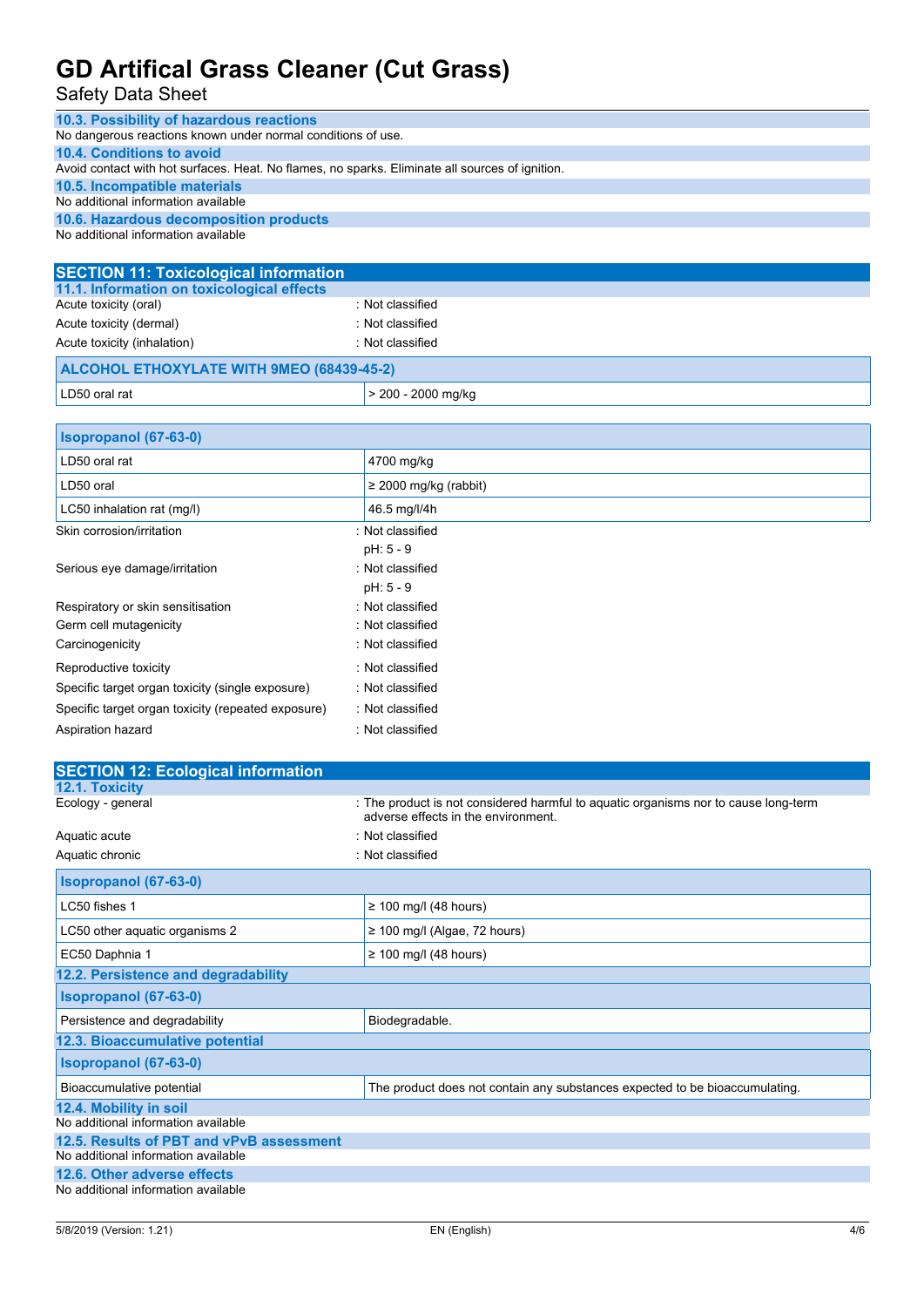### Safety Data Sheet

| <b>SECTION 13: Disposal considerations</b> |  |
|--------------------------------------------|--|
| 13.1. Waste treatment methods              |  |

Additional information : Flammable vapours may accumulate in the container.

| <b>SECTION 14: Transport information</b><br>In accordance with ADR / RID / IMDG / IATA |                                          |  |
|----------------------------------------------------------------------------------------|------------------------------------------|--|
| 14.1. UN number                                                                        |                                          |  |
| UN-No. (ADR)                                                                           | : Not regulated                          |  |
| UN-No. (IMDG)                                                                          | : Not regulated                          |  |
| UN-No.(IATA)                                                                           | : Not regulated                          |  |
| UN-No.(ADN)                                                                            | : Not regulated                          |  |
| UN-No. (RID)                                                                           | : Not regulated                          |  |
| 14.2. UN proper shipping name                                                          |                                          |  |
| Proper Shipping Name (ADR)                                                             | : Not regulated                          |  |
| Proper Shipping Name (IMDG)                                                            | : Not regulated                          |  |
| Proper Shipping Name (IATA)                                                            | : Not regulated                          |  |
| Proper Shipping Name (ADN)                                                             | : Not regulated                          |  |
| Proper Shipping Name (RID)                                                             | : Not regulated                          |  |
| 14.3. Transport hazard class(es)                                                       |                                          |  |
| <b>ADR</b>                                                                             |                                          |  |
| Transport hazard class(es) (ADR)                                                       | : Not regulated                          |  |
|                                                                                        |                                          |  |
| <b>IMDG</b>                                                                            |                                          |  |
| Transport hazard class(es) (IMDG)                                                      | : Not regulated                          |  |
| <b>IATA</b>                                                                            |                                          |  |
| Transport hazard class(es) (IATA)                                                      | : Not regulated                          |  |
| <b>ADN</b>                                                                             |                                          |  |
| Transport hazard class(es) (ADN)                                                       | : Not regulated                          |  |
| <b>RID</b>                                                                             |                                          |  |
| Transport hazard class(es) (RID)                                                       | : Not regulated                          |  |
| 14.4. Packing group                                                                    |                                          |  |
| Packing group (ADR)                                                                    | : Not regulated                          |  |
| Packing group (IMDG)                                                                   | : Not regulated                          |  |
| Packing group (IATA)                                                                   | : Not regulated                          |  |
| Packing group (ADN)                                                                    | : Not regulated                          |  |
| Packing group (RID)                                                                    | : Not regulated                          |  |
| <b>14.5. Environmental hazards</b>                                                     |                                          |  |
| Dangerous for the environment                                                          | : No                                     |  |
| Marine pollutant                                                                       | : No                                     |  |
| Other information                                                                      | : No supplementary information available |  |
| 14.6. Special precautions for user                                                     |                                          |  |
| <b>Overland transport</b>                                                              |                                          |  |
| Not regulated                                                                          |                                          |  |
| <b>Transport by sea</b>                                                                |                                          |  |
| Not regulated                                                                          |                                          |  |
| Air transport                                                                          |                                          |  |
| Not regulated                                                                          |                                          |  |
| Inland waterway transport                                                              |                                          |  |
| Not regulated                                                                          |                                          |  |
| <b>Rail transport</b>                                                                  |                                          |  |
| Not regulated                                                                          |                                          |  |
| 14.7. Transport in bulk according to Annex II of MARPOL and the IBC Code               |                                          |  |
| Not applicable                                                                         |                                          |  |
|                                                                                        |                                          |  |
| <b>SECTION 15: Regulatory information</b>                                              |                                          |  |

**15.1. Safety, health and environmental regulations/legislation specific for the substance or mixture**

#### **15.1.1. EU-Regulations**

Authorisations and/or restrictions on use (Annex XVII):